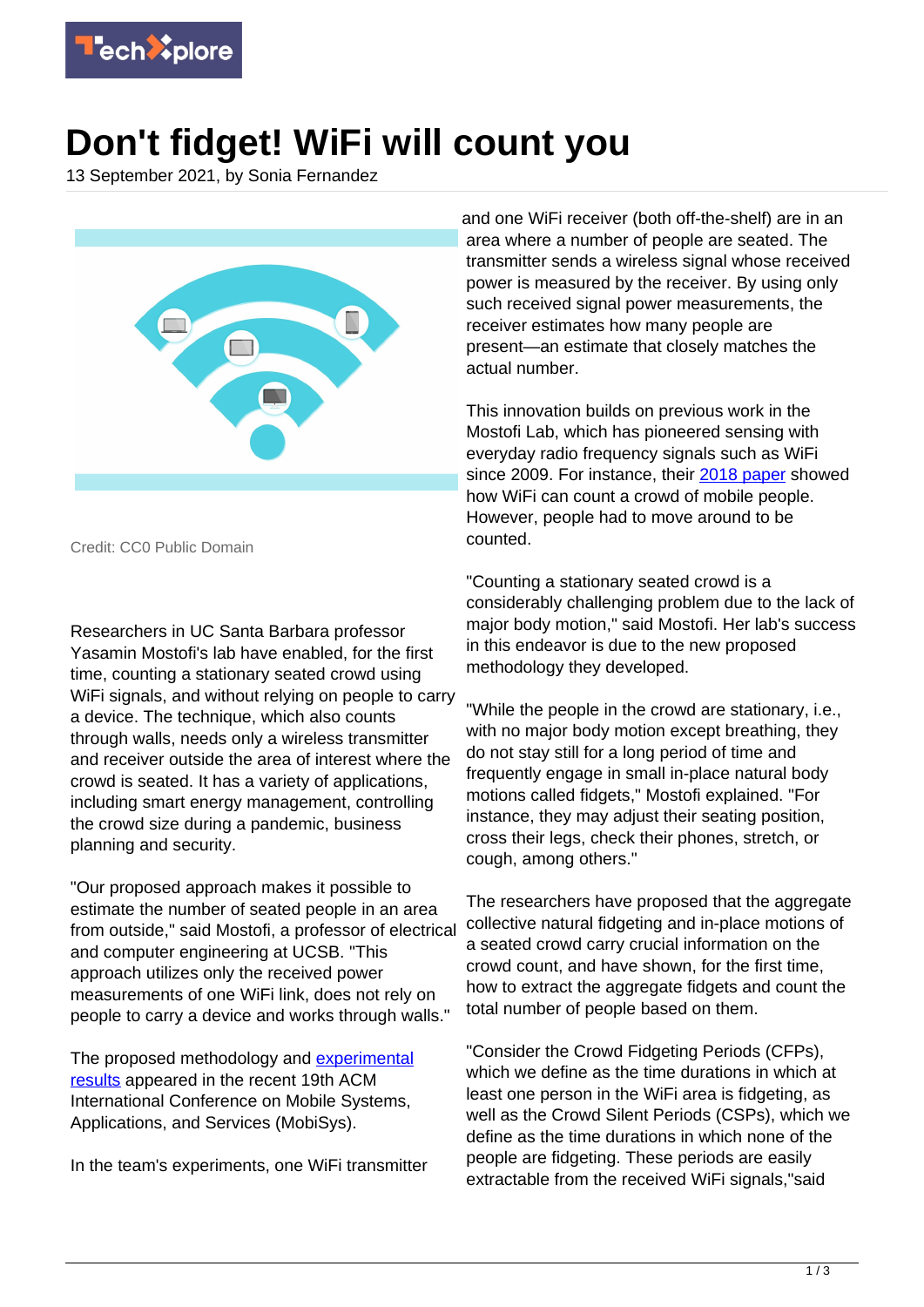

Belal Korany, the main Ph.D. student on the project. world scenarios, such as for limiting the total "Intuitively speaking, the greater the number of people, the higher the chance that CFPs are longer and the CSPs are shorter. Thus, these periods implicitly carry information on the total number of people."

The researchers then developed a new mathematical model that statistically describes the collective fidgeting behavior of a stationary crowd, i.e., the CFPs and CSPs, and explicitly relates them Barbara to the total number of seated people.

In developing their mathematical formulation, they first reveal how this problem resembles a several decades-old queuing theory problem, a seemingly unrelated problem from a completely different field. "Queuing theory is a branch of mathematics that studies waiting lines in systems that involve the arrival of customers, who require a service from an entity that includes a number of servers," said Mostofi. They then show how the CSPs are similar to the times when no customer is at a queue that has infinite servers, while the CFPs resemble the times when at least one customer is being served at such a queue. This then allows them to borrow mathematical tools from queuing theory to develop a completely new technique for counting the total number of stationary people.

"We have tested this technology extensively in different locations, and with different numbers of people in several different seating configurations," said Korany. The lab has tested their new technology with 47 experiments in four different environments (including through-wall settings), in which up to and including 10 people are seated and behaving normally, while a pair of WiFi transceivers make WiFi measurements. Their experiments embody various occasions, such as attending a lecture/presentation, watching a movie or reading in a library.

Their evaluation results show a very high counting accuracy, with the estimated number of people being zero or one person off from the true number of people 96.3% of the time in non-through-wall settings, and 90% of the time in through-wall settings. Overall, their results show the potential of this new technology for crowd-counting in real-

number of people in a crowd during a pandemic.

## **More information:** Results:

[web.ece.ucsb.edu/~ymostofi/CountingStationaryCr](https://web.ece.ucsb.edu/~ymostofi/CountingStationaryCrowd) [owd](https://web.ece.ucsb.edu/~ymostofi/CountingStationaryCrowd)

Provided by University of California - Santa